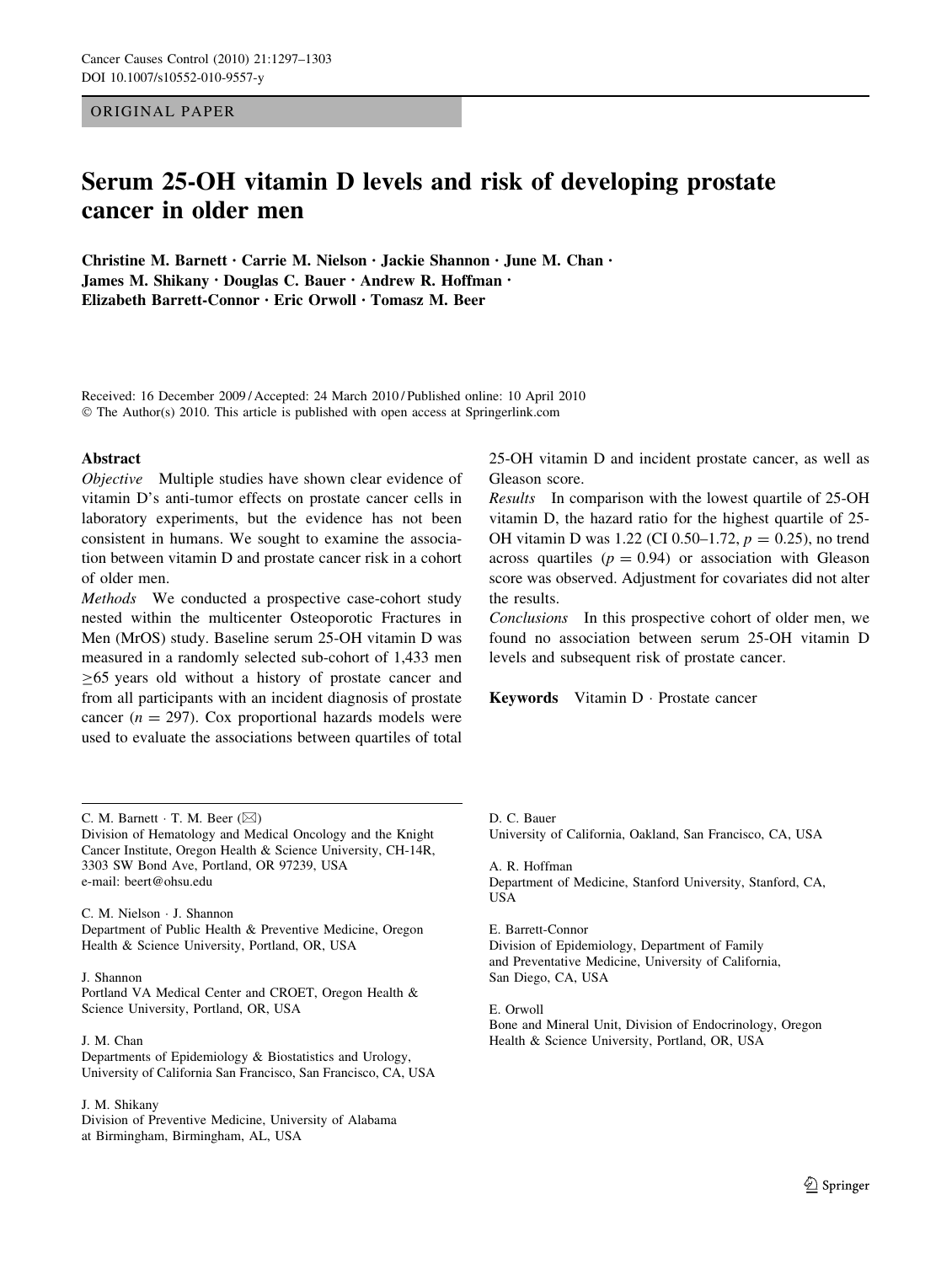## Introduction

Early epidemiologic studies have driven investigations of the hypothesis that vitamin D signaling plays a role in the physiology of cancers [[1,](#page-5-0) [2\]](#page-5-0). Population studies have shown a fairly consistent link between low levels of vitamin D and increased risk of some malignancies, for example adenocarcinoma of the colon. While data from animal models and cell lines have shown an effect of vitamin D on prostate cancer biology [\[3](#page-5-0)[–8](#page-6-0)], a direct association between vitamin D levels and prostate cancer risk in humans has not been consistently demonstrated [\[9–21](#page-6-0)], necessitating additional high-quality studies.

Our study adds analysis of older men to the growing body of reports on the relationship between serum vitamin D status and prostate cancer risk. Our study includes men 65 years old or above, who usually have a greater risk of prostate cancer compared to younger men. Also, our study includes a large number of participants from areas of the United States where vitamin D deficiency is common. With this population at high risk of both prostate cancer and vitamin D deficiency, our study aims to clarify this relationship between serum vitamin D status and prostate cancer risk. In addition, our study has a fair number of high-grade prostate cancers, allowing for analysis of the relationship between vitamin D status and prostate cancer aggressiveness.

## Materials and methods

## Subjects and design

We present analyses from a case-cohort study nested within a cohort of 5,995 men aged 65 and older who participated in the Osteoporotic Fractures in Men (MrOS) study [[22\]](#page-6-0); a longitudinal study conducted at multiple centers in the United States (Birmingham, Alabama; Palo Alto, California; San Diego, California; Minneapolis, Minnesota; Portland, Oregon; Pittsburgh, Pennsylvania). The MrOS study was designed to evaluate risk factors for fractures in older men, with active follow-up for incident prostate cancer as a secondary endpoint. The participants were recruited from March 2000 through April 2002. Exclusion criteria were (1) inability to walk without assistance from another person, (2) bilateral hip replacements, (3) inability to provide self-reported data, (4) residence not near a study site, (5) judged by an investigator to have a medical condition that would result in imminent death, (6) or inability to understand and sign informed consent. Initial enrollment included completion of a selfadministered questionnaire and a clinic visit with blood draw and anthropometric measurements. Physical activity

was assessed using the Physical Activity Score for the Elderly (PASE) [[23\]](#page-6-0). Details of the assessment have been previously described [[24\]](#page-6-0).

Data and laboratory measurements

Tri-annual follow-up questionnaires were sent to all participants in the study to ascertain incident prostate cancer. If a patient reported being diagnosed with prostate cancer, medical records were obtained and centrally adjudicated for stage and Gleason score of the cancer, treatment, serum PSA, pathology, and biopsy results. Men without prostate cancer were censored at death or withdrawal from the study.

Serum vitamin D was analyzed in a sample of 1,433 men with no history of prostate cancer at baseline. In this group, 82 cases of prostate cancer arose and the remaining 1,351 men were non-cases. At the end of a mean 5.3 year follow-up period, all additional 215 incident prostate cancer cases that had occurred outside of the random sample were identified and included in the serum vitamin D analyses. This case-cohort design allows for time-toevent analysis while making efficient use of resources [\[25](#page-6-0)].

Serum 25-OH vitamin D was measured in blood specimens that were obtained at baseline from both the cases and the non-cases. Archived serum specimens were stored at  $-70^{\circ}$ C. Following incubation for 15 min with stable isotope 25-OHD3-d6 and precipitation with acetonitrile, the supernatant was injected onto Cohesive Turbo Flow Cyclone extraction columns followed by chromatography on a Supelco LC-18 column and analysis for 25-OH vitamin D by tandem mass spectrometry (Mayo Clinic Reference Laboratories, Dr. Ravinder Singh) [\[26](#page-6-0)]. Aliquots of a single serum pool were included in alternate assay runs. Using the pooled serum, the interassay coefficient of variation for 25-OH vitamin D was 4.4%, and the intraassay coefficient of variation was 4.9% [[24\]](#page-6-0).

#### Statistical analysis

Baseline characteristics for men with incident prostate cancer were compared to those with no prostate cancer diagnosis. Total 25-OH vitamin D was categorized into quartiles based on the distribution of 25-OH vitamin D in the randomly sampled sub-cohort. The decision to categorize into quartiles was made prior to the analyses, and quartile cut points coincided with clinical categories of deficiency  $\langle$  <20 ng/ml in the lowest quartile) and sufficiency  $(>=30 \text{ ng/ml}$  in the highest quartile). We also examined 15 ng/ml as an additional cut point for deficiency, as a dichotomous variable. Cox proportional hazards models were used to evaluate the association between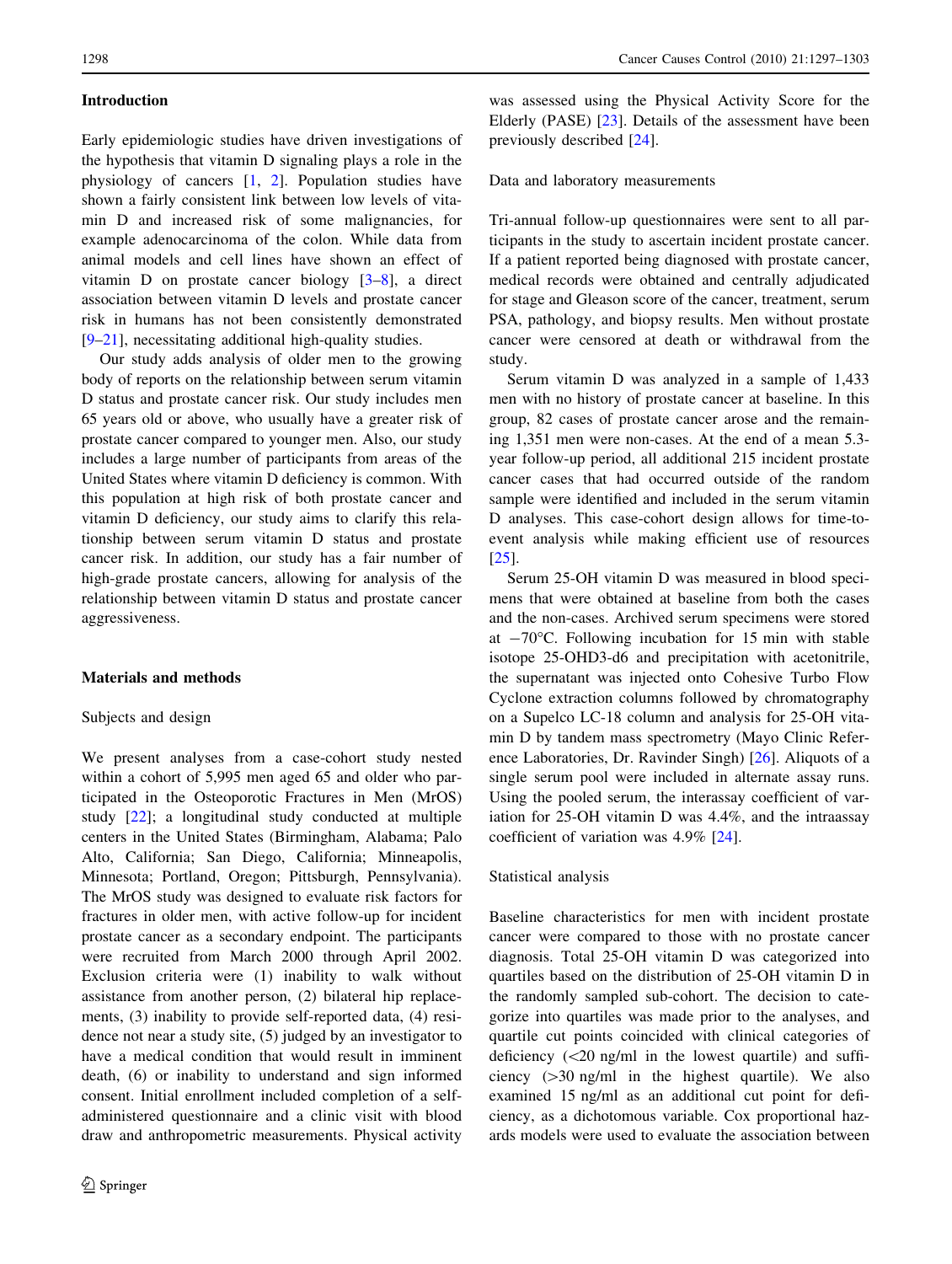<span id="page-2-0"></span>total 25-OH vitamin D and incident prostate cancer, with men in the lowest quartile of serum vitamin D considered as the reference group. To account for potential differences by disease severity, we also present analyses stratified by Gleason score. Consistent with clinical practice, a Gleason score of less than seven was considered less aggressive while a Gleason score of greater than or equal to seven was considered representative of more aggressive disease. In Cox proportional hazards models, Prentice weights were used to account for the case-cohort design [\[27](#page-6-0)]. Factors that differed between men with incident prostate cancer and those without, with a  $p$ -value  $\lt$  0.10, were considered as potential confounders (including those in Table 1). Variables were maintained in the final hazard ratio models

|  |  |  |  |  | Table 1 Comparison of baseline characteristics ( $n$ (%), mean $\pm$ SD, or median (IQR)) by incident prostate cancer, the MrOS study <sup>4</sup> |  |
|--|--|--|--|--|----------------------------------------------------------------------------------------------------------------------------------------------------|--|
|--|--|--|--|--|----------------------------------------------------------------------------------------------------------------------------------------------------|--|

|                                   | No prostate cancer<br>(non-cases) $(n = 1,351)$ | Incident prostate<br>cancer $(n = 297)$ | Incident prostate cancer<br>Gleason <7 ( $n = 141$ ) | Incident prostate cancer<br>Gleason $\geq 7$ ( <i>n</i> = 151) |
|-----------------------------------|-------------------------------------------------|-----------------------------------------|------------------------------------------------------|----------------------------------------------------------------|
| Demographics                      |                                                 |                                         |                                                      |                                                                |
| Age                               | $73.6 \pm 5.9$                                  | $72.5 \pm 5.1$                          | $71.4 \pm 4.3$                                       | $73.4 \pm 5.6$                                                 |
| $p$ for t test                    |                                                 | 0.001                                   | < 0.0001                                             | 0.65                                                           |
| Race                              |                                                 |                                         |                                                      |                                                                |
| White, non-hispanic               | 1,217(90.1)                                     | 269 (90.6)                              | 131 (92.9)                                           | 133 (88.1)                                                     |
| African-American                  | 42 $(3.1)$                                      | 13(4.4)                                 | 4(2.8)                                               | 9(6.0)                                                         |
| Asian                             | 37(2.7)                                         | 7(2.4)                                  | 3(2.1)                                               | 4(2.7)                                                         |
| Hispanic                          | 38(2.8)                                         | 5(1.7)                                  | 1(0.7)                                               | 4(2.7)                                                         |
| Other                             | 17(1.3)                                         | 3(1.0)                                  | 2(1.4)                                               | 1(0.7)                                                         |
| p for $\chi$ 2                    |                                                 | 0.62                                    | 0.64                                                 | 0.44                                                           |
| Study site                        |                                                 |                                         |                                                      |                                                                |
| Birmingham                        | 232 (17.2)                                      | 32(10.8)                                | 14 (9.9)                                             | 17(11.3)                                                       |
| Minneapolis                       | 200 (14.8)                                      | 69 (23.2)                               | 41 (29.1)                                            | 27 (17.9)                                                      |
| Palo Alto                         | 222 (16.4)                                      | 56 (18.9)                               | 25(17.7)                                             | 31(20.5)                                                       |
| Pittsburgh                        | 227 (16.8)                                      | 50 (16.8)                               | 21 (14.9)                                            | 27 (17.9)                                                      |
| Portland                          | 232 (17.2)                                      | 41 (13.8)                               | 15(10.6)                                             | 25(16.6)                                                       |
| San Diego                         | 238 (17.6)                                      | 49 (16.5)                               | 25 (17.7)                                            | 24 (15.9)                                                      |
| p for $\chi$ 2                    |                                                 | 0.002                                   | 0.0002                                               | 0.37                                                           |
| Family history of prostate cancer |                                                 |                                         |                                                      |                                                                |
| First degree                      | 142 (12.8)                                      | 50(20.0)                                | 32(25.6)                                             | 17(14.2)                                                       |
| p for $\chi$ 2                    |                                                 | 0.003                                   | $0.0001$                                             | 0.67                                                           |
| Lifestyle/diet                    |                                                 |                                         |                                                      |                                                                |
| Smoking-Never                     | 498 (36.9)                                      | 126(42.4)                               | 62(44.0)                                             | 63 (41.7)                                                      |
| Past                              | 801 (59.3)                                      | 163 (54.9)                              | 74 (52.5)                                            | 85 (56.3)                                                      |
| Current                           | 52 (3.9)                                        | 8(2.7)                                  | 5(3.6)                                               | 3(2.0)                                                         |
| p for $\gamma$ 2                  |                                                 | 0.16                                    | 0.25                                                 | 0.31                                                           |
| Physical activity score (PASE)    | $146.8 \pm 69.3$                                | $157.5 \pm 71.3$                        | $166.4 \pm 77.0$                                     | $150.8 \pm 64.5$                                               |
| $p$ for t test                    |                                                 | 0.02                                    | 0.002                                                | 0.47                                                           |
| BMI $(kg/m2)$                     | $27.4 \pm 3.7$                                  | $27.2 \pm 3.6$                          | $27.1 \pm 3.5$                                       | $27.4 \pm 3.6$                                                 |
| p for t test                      |                                                 | 0.60                                    | 0.39                                                 | 0.94                                                           |
| Medication use                    |                                                 |                                         |                                                      |                                                                |
| <b>Statins</b>                    | 351 (32.3)                                      | 88 (37.6)                               | 39 (35.8)                                            | 46 (38.3)                                                      |
| p for $\chi^2$                    |                                                 | 0.12                                    | 0.46                                                 | 0.18                                                           |
| <b>NSAIDS</b>                     | 106(9.8)                                        | 19(8.1)                                 | 13(11.9)                                             | 6(5.0)                                                         |
| p for $\chi$ 2                    |                                                 | 0.44                                    | 0.47                                                 | 0.10                                                           |
| Vitamin D measures                |                                                 |                                         |                                                      |                                                                |
| Total serum vitamin D (ng/ml)     | $25.1 \pm 8.1$                                  | $25.5 \pm 7.5$                          | $26.0 \pm 7.8$                                       | $25.1 \pm 7.3$                                                 |
| p for t test                      |                                                 | 0.42                                    | 0.20                                                 | 0.95                                                           |

<sup>a</sup> Statistical tests are for comparisons of each prostate cancer group to the non-case group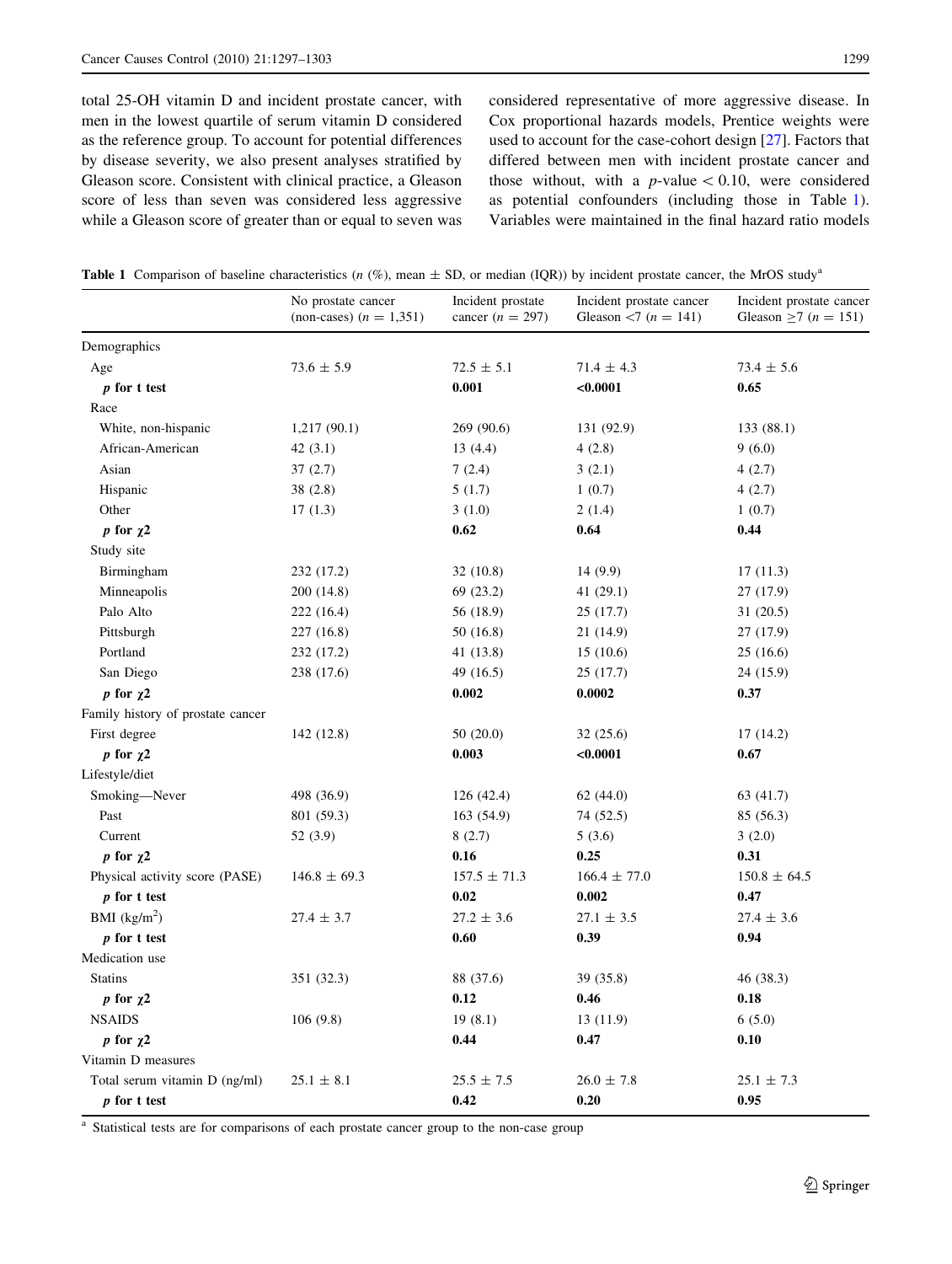if they altered the hazard ratio for any of the 25-OH vitamin D quartiles by  $>5\%$  in the unstratified models or in the models stratified by Gleason score. These included age, site, reported physical activity, first degree relative with a history of prostate cancer, statin use, and non-steroidal anti-inflammatory drug use. Season of blood draw has been a significant confounder in prior studies, given the potential variation in vitamin D status, but adjusting for differences in season of blood draw did not significantly alter the hazard ratios in our analysis. In addition, very few cases occurred in racial or ethnic minority participants. Adjusting for race either as a dichotomous white/non-white variable or as a five-category variable did not alter the hazard ratios.

## Results

In comparison with the subjects without prostate cancer (non-cases in Table [1\)](#page-2-0), cases had a similar smoking history and race distribution, but were slightly younger and had a significantly higher percent reporting a first degree relative with prostate cancer (20% compared to 12.8%). The mean serum 25-OH vitamin D levels were similar in the cases and the non-cases  $(25.5 \pm 7.5 \text{ and } 25.1 \pm 8.1 \text{ ng/mL}$ , respectively,  $p = 0.42$ . The proportions of men with vitamin D deficiency (defined as\20 ng/mL) were similar (24% of cases, 25% of non-cases).

For each increasing quartile of 25-OH vitamin D, there was no significant association with risk of prostate cancer. In comparison with the lowest quartile of 25-OH vitamin D  $(<20$  ng/mL), the hazard ratio for the highest quartile of 25-OH vitamin D  $(>30 \text{ ng/mL})$  was 1.22 (CI 0.50–1.72,  $p = 0.25$ , and no linear trend across quartiles was observed (p for trend  $= 0.94$ ). No increased risk of prostate cancer was observed, even with very severe deficiency defined as 25-OH vitamin D level less than 15 ng/mL (HR 0.61, CI 0.36–1.02) (Table 2).

There was no difference in these findings between less aggressive (Gleason  $\langle 7 \rangle$  and more aggressive (Gleason  $>$ 7) prostate cancers. The hazard ratios did not change after adjustment for age, area of residence, physical activity level, family history of prostate cancer, and other covariates.

In this prospective case-cohort study of older men, we found no association between serum 25-OH vitamin D levels and prostate cancer risk, with or without stratification by Gleason score. Further, even men with the very lowest levels of 25-OH vitamin  $D$  ( $\lt 15$  ng/mL) did not appear to be at elevated risk of prostate cancer.

Table 2 Results of Cox regression models for adjudicated incident prostate cancer: adjusted relative risks (95% CI) related to serum vitamin D, adjusted for confounders as appropriate

|                          | Serum vitamin D |                     |                     |                     |  |  |
|--------------------------|-----------------|---------------------|---------------------|---------------------|--|--|
|                          | Ouartile 1      | Quartile 2          | Quartile 3          | Quartile 4          |  |  |
| Range (ng/ml)            | $3.1 - 19.9$    | $20.0 - 24.9$       | $25.0 - 29.9$       | $30 - 75.6$         |  |  |
| Mean $(ng/ml)$           | 15.5            | 22.6                | 27.3                | 35.2                |  |  |
| N at risk (events)       | 411 (68)        | 415 (91)            | 406(53)             | 416 (85)            |  |  |
| HR $(95\% \text{ CI})$   | Ref             | $1.35(0.96-1.89)$   | $0.73(0.50-1.07)$   | $1.22(0.50-1.72)$   |  |  |
| p for trend = $0.94$     |                 | $p = 0.09$          | $p = 0.11$          | $p = 0.25$          |  |  |
| Adjusted HR* $(95\%$ CI) | Ref             | $1.35(0.91-2.01)$   | $0.64(0.41-1.00)$   | $1.20(0.81 - 1.78)$ |  |  |
| p for trend = $0.76$     |                 | $p = 0.13$          | $p = 0.05$          | $p = 0.37$          |  |  |
| Gleason $<$ 7            | 376 (33)        | 364(40)             | 378 (25)            | 374 (43)            |  |  |
| HR $(95\% \text{ CI})$   | Ref             | $1.37(0.83 - 2.26)$ | $0.79(0.45-1.38)$   | $1.52(0.93 - 2.47)$ |  |  |
| p for trend = $0.32$     |                 |                     |                     |                     |  |  |
| Adjusted HR* $(95\%$ CI) | Ref             | $1.26(0.69-2.31)$   | $0.65(0.33-1.28)$   | $1.43(0.81 - 2.52)$ |  |  |
| p for trend = $0.54$     |                 |                     |                     |                     |  |  |
| Gleason $>7$             | 377 (34)        | 372 (48)            | 381 (28)            | 372(41)             |  |  |
| HR (95% CI)              | Ref             | $1.33(0.83 - 2.16)$ | $0.74(0.43 - 1.27)$ | $1.07(0.65 - 1.75)$ |  |  |
| p for trend = $0.62$     |                 |                     |                     |                     |  |  |
| Adjusted HR* $(95\%$ CI) |                 | $1.42(0.82 - 2.45)$ | $0.75(0.41-1.39)$   | $1.11(0.64-1.91)$   |  |  |
| p for trend = $0.64$     |                 |                     |                     |                     |  |  |

Comparison group for all three outcomes is men without prostate cancer

\* adjusted for age, site, PASE score, first degree relative with a history of prostate cancer, statin use, and NSAIDS use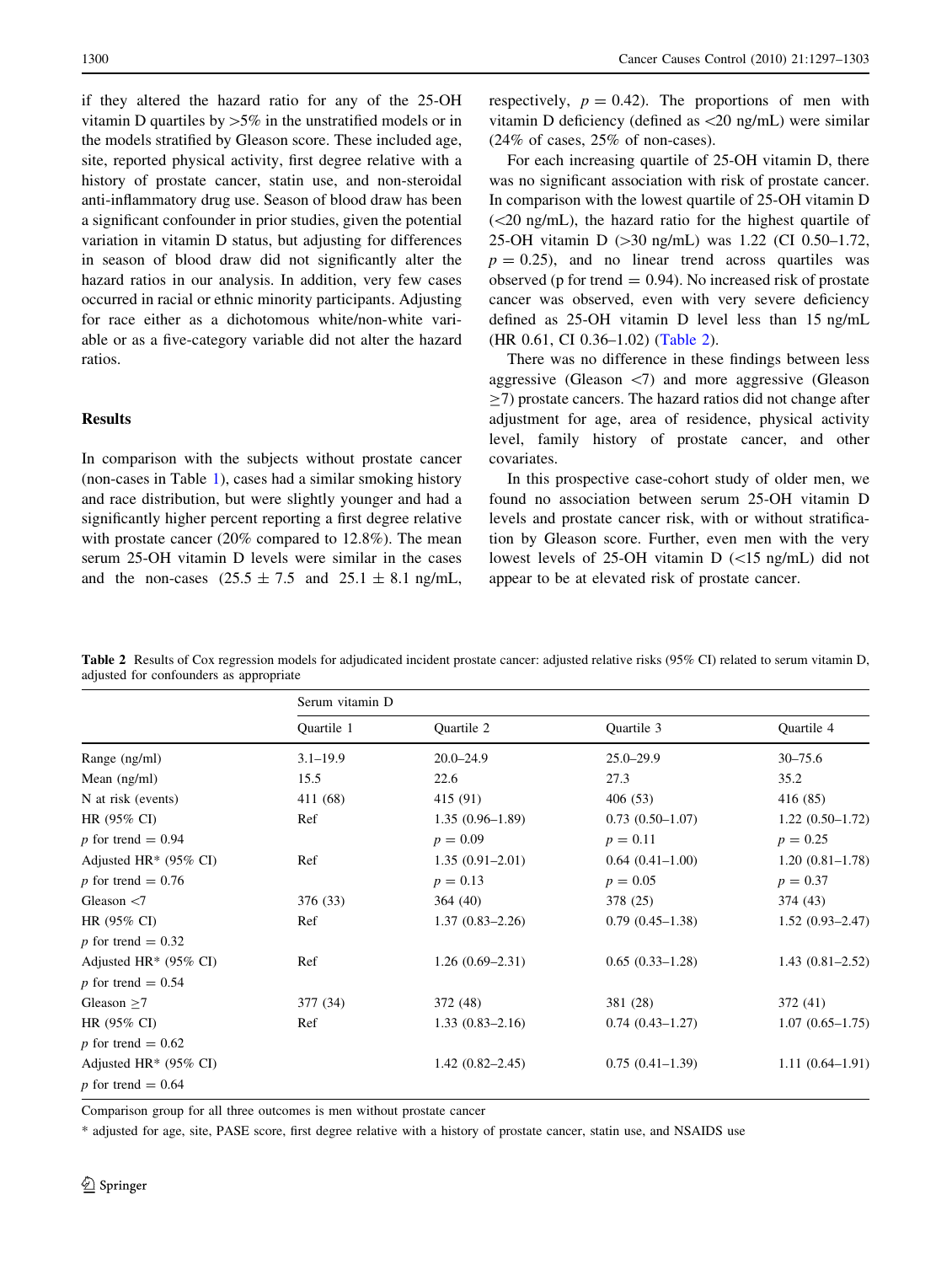## <span id="page-4-0"></span>**Discussion**

In the early 1990s, studies reported an association between cancer-mortality and geographic region, with the greatest mortality in northern regions where there is less UV light exposure [[28\]](#page-6-0). This observation led to the hypothesis that vitamin D may play a role in cancer development and progression. The geographic distribution of mortality was consistent with an inverse relationship between prostate cancer risk and UV exposure, and presumably, serum vitamin D levels [[29\]](#page-6-0). This relationship between low UV exposure and increased risk of prostate cancer has been confirmed by several other investigators [[30–33\]](#page-6-0).

This association of low UV exposure and increased cancer risk has also been demonstrated in seasonal studies, where patients who were diagnosed with cancer in the summer and fall had increased survival compared to patients diagnosed in the winter [[34–36\]](#page-6-0). For example, Robsahm et al. found that being diagnosed with prostate cancer in the summer conferred a 20–30% reduction in the risk of death. This was supported by Lagunova et al. who showed that patients diagnosed with prostate cancer in the summer and autumn had a better prognosis than those patients diagnosed in winter or spring with a relative risk of death of 0.80.

Prior to this study, there have been 12 studies that have examined the association between vitamin D levels and prostate cancer risk (Table 3). Four of these studies have suggested an association between increased prostate cancer risk and low serum levels of vitamin D [\[9–12](#page-6-0)]. Two demonstrated an inverse association between  $1,25$ -OH<sub>2</sub> vitamin D levels and prostate cancer risk [\[10](#page-6-0), [11](#page-6-0)]. The two other studies demonstrated a link between low 25-OH vitamin D levels and increased risk of prostate cancer [\[9](#page-6-0), [12\]](#page-6-0). Tuohimaa et al. showed an increased risk of prostate cancer with extreme 25-OH vitamin D deficiency  $\langle$  <7.6 ng/mL), and they also showed an increased risk of prostate cancer in those with the highest 25-OH vitamin D levels suggesting a U-shaped relationship between vitamin D status and prostate cancer risk [\[12](#page-6-0)]. In a 2007 study by

Table 3 Studies correlating serum vitamin D and prostate cancer risk

| Study                                           | Population                                  | Number<br>of subjects        | % Vitamin D<br>deficient | Conclusions                                                                                                                                                                                                                                                                   |
|-------------------------------------------------|---------------------------------------------|------------------------------|--------------------------|-------------------------------------------------------------------------------------------------------------------------------------------------------------------------------------------------------------------------------------------------------------------------------|
| Corder 1993 [10]                                | African-American and<br>Caucasian men in CA | 181 cases, 181<br>controls   | $\sim$ 50%               | Decreased risk of prostate cancer in men older than<br>57yo with higher levels of $1,25$ -OH <sub>2</sub> , especially in<br>those men with low 25-OH levels.                                                                                                                 |
| Braun 1995 [14]                                 | Caucasians in MD                            | 61 cases, 122<br>controls    | $\sim 10\%$              | Null (measured both 25-OH and 1,25-OH <sub>2</sub> levels)                                                                                                                                                                                                                    |
| Gann 1996 [16]                                  | US physicians                               | 232 cases, 414<br>controls   | $\sim$ 20%               | High $1,25$ -OH <sub>2</sub> associated with non-significant<br>reduction in prostate cancer risk                                                                                                                                                                             |
| Nomura 1998 [19]                                | Japanese Americans in HI                    | 136 cases, 136<br>controls   | None                     | Null (measured both 25-OH and 1,25-OH <sub>2</sub> levels)                                                                                                                                                                                                                    |
| Ahohen, 2000 [9]                                | Finnish men                                 | 149 cases, 566<br>controls   | $> 60\%$                 | Low levels of 25-OH are associated with increased<br>risk of earlier and more aggressive prostate cancer<br>in men less than 52yo                                                                                                                                             |
| Tuohimaa 2004 [12]                              | Scandinavian men                            | 622 cases, 1,451<br>controls | $\sim$ 50%               | Both high and low levels of 25-OH are associated<br>with an increased risk of prostate cancer                                                                                                                                                                                 |
| Platz 2004 [18]                                 | US health professionals                     | 460 cases, 460<br>controls   | $\sim$ 20%               | Null (measured both 25-OH and 1,25-OH <sub>2</sub> levels)                                                                                                                                                                                                                    |
| Jacobs 2004 [17]                                | Eastern US Caucasians                       | 83 cases, 166<br>controls    | 20%                      | Null (measured both $25$ -OH and $1,25$ -OH <sub>2</sub> levels)                                                                                                                                                                                                              |
| Li et al. 2007 [11]                             | <b>US</b> Physicians                        | 492 cases, 644<br>controls   | 19%                      | Higher levels of $1,25$ -OH <sub>2</sub> were associated with<br>decreased risk of aggressive prostate cancer in<br>older ( $>65$ yo) men. Also, low 1,25-OH <sub>2</sub> in<br>combination with low 25-OH was associated with<br>highest risk of aggressive prostate cancer. |
| Faupel-Badger et al. Finnish men<br>$2007$ [15] |                                             | 296 cases, 297<br>controls   | $\sim$ 50%               | Null (measured 25-OH levels only)                                                                                                                                                                                                                                             |
|                                                 | Ahn et al. 2008 [13] Caucasian Americans    | 749 cases, 781<br>controls   | ${<}15\%$                | No association with low levels of 25-OH vitamin D<br>and risk of prostate cancer, possible increased risk<br>of aggressive prostate cancer with higher 25-OH<br>vitamin D levels                                                                                              |
| Travis et al. 2009<br>[21]                      | Europeans                                   | 652 cases, 752<br>controls   | $\sim$ 25%               | Null (measured 25-OH levels only)                                                                                                                                                                                                                                             |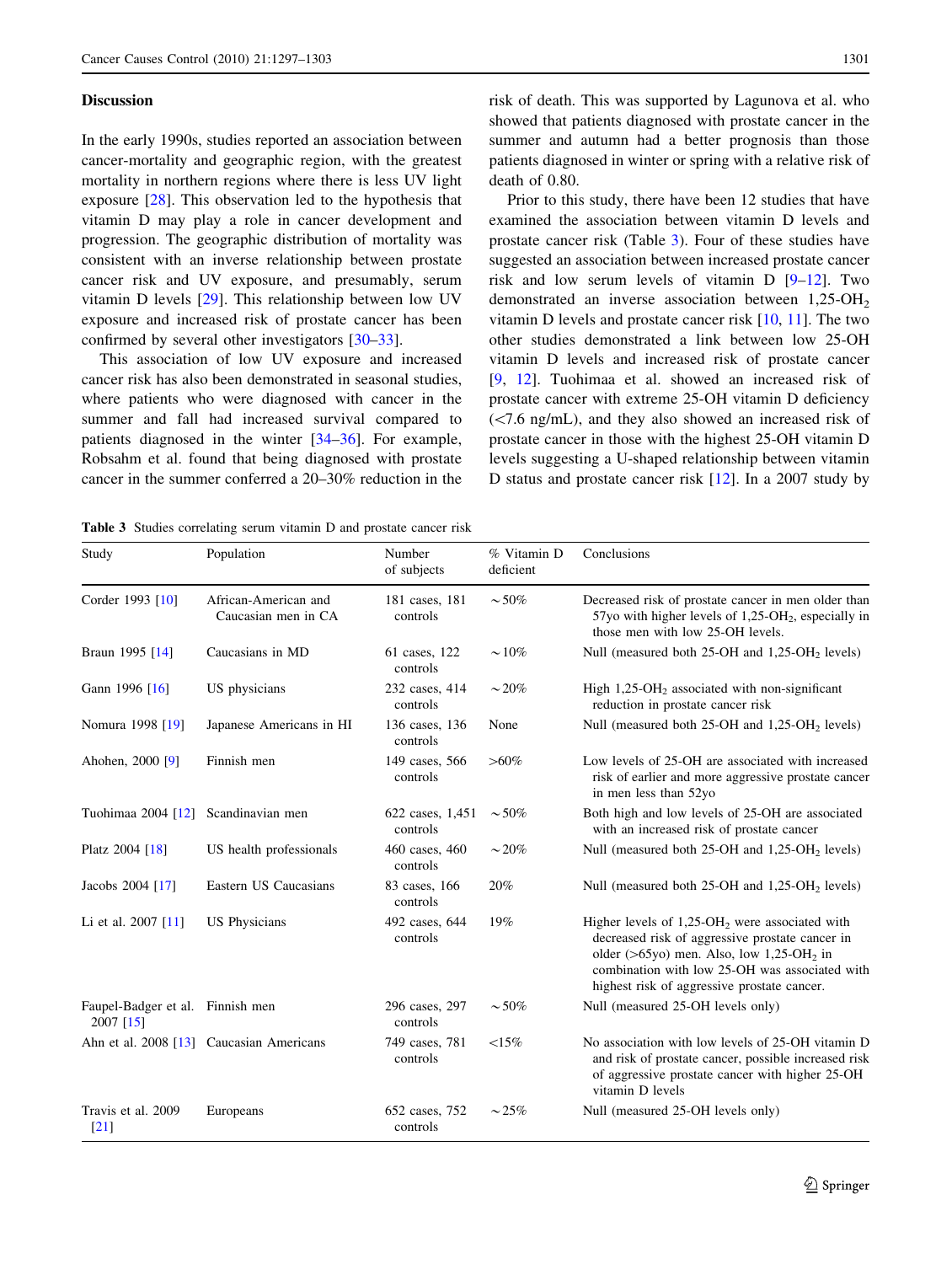<span id="page-5-0"></span>Li et al., there was an increased risk of aggressive prostate cancer when both  $1,25$ -OH<sub>2</sub> vitamin D and 25-OH vitamin D levels were low, but no increased risk was found in patients with low 25-OH vitamin D levels, but normal 1,25-OH2 vitamin D levels. This additive risk of low levels of both forms of vitamin D was also shown by Corder et al. suggesting that perhaps low 25-OH vitamin D levels may only be associated with increased prostate cancer risk when they are low enough to effect  $1,25$ -OH<sub>2</sub> vitamin D levels. However, eight other epidemiologic studies have shown no significant relationship between measured serum vitamin D levels and prostate cancer risk [[13–19,](#page-6-0) [21](#page-6-0)].

Additionally, a recent study examined the role of vitamin D on mortality in patients with known prostate cancer [\[20](#page-6-0)]. Tretli et al. found that higher levels of 25-OH vitamin D were associated with a better prognosis with a relative risk of mortality of 0.33 compared with patients who had lower levels of 25-OH vitamin D.

In the laboratory, prostate carcinoma cell lines and human specimens have been shown to express vitamin D receptors [3, [37–39](#page-6-0)]. Normal prostate cells express alpha-1-hydroxylase [\[40](#page-6-0), [41](#page-6-0)] and this activity can be lost when cancer develops [\[40](#page-6-0), [42](#page-6-0)], although the incidence of this loss in patients has not been fully characterized. Extrarenal alpha-1-hydroxylase, that is responsible for autocrine and paracrine, but not endocrine vitamin D activation, is thought to be constitutively active  $[43, 44]$  $[43, 44]$  $[43, 44]$  $[43, 44]$  and not downregulated by its downstream product,  $1,25$ -OH<sub>2</sub> vitamin D [\[45](#page-6-0)]. If this model for the role of vitamin D in prostate carcinogenesis is correct, one would expect little effect of 25-OH deficiency unless it is severe enough to reduce autocrine  $1,25$ -OH<sub>2</sub> vitamin D production. We did not detect a relationship between severe vitamin D deficiency and prostate cancer risk, but our ability to do so was limited by the modest number of subjects (both cases and noncases) with severe deficiency ( $n = 148$ ). Unfortunately, we were unable to measure prostatic tissue vitamin D status, which would clearly be of interest.

While this study had many strengths including relatively large numbers of cases, a representation of multiple populations across the US where vitamin D deficiency is common (Portland, OR, and Minneapolis, MN, for example), a population of older men who are usually at the greatest risk of prostate cancer, and a relatively large number of high-grade prostate cancers, the results were not consistent with the hypothesis that low serum levels of 25-OH vitamin D increase the risk for prostate cancer. 1,25-OH2 vitamin D, while of interest, was outside the scope of this study and only 25-OH vitamin D was measured. When compared to other similar studies (Table [3](#page-4-0)), our study had a large, geographically diverse population, common to less than half the prior studies  $[11, 13, 16, 18]$  $[11, 13, 16, 18]$  $[11, 13, 16, 18]$  $[11, 13, 16, 18]$  $[11, 13, 16, 18]$  $[11, 13, 16, 18]$  $[11, 13, 16, 18]$  $[11, 13, 16, 18]$ . Also, our study had an acceptable number of highly aggressive prostate cancers (Gleason  $\geq$ 7) compared to other studies.

In general, the studies that were done in locations with a high prevalence of vitamin D deficiency have more frequently shown a relationship between low vitamin D levels and prostate cancer risk. Even though our population came from at least two sites with a high prevalence of vitamin D deficiency (Portland, OR, and Minneapolis, MN), there was still no association with 25-OH vitamin D levels and prostate cancer risk. Despite this, only 24% of participants in this analysis had vitamin D deficiency  $(<20$  ng/mL), and only 9% had 25-OH vitamin D levels\15 ng/mL. Similarly, as illustrated by only the top quartile having normal vitamin D levels  $(>=30 \text{ ng/mL})$ , our subjects were largely clustered in around and just below the normal range of vitamin D. Thus, it is possible that our cohort did not include enough patients with severe vitamin D deficiency to demonstrate an effect. It is also possible that the study did not have a sufficient number of high-grade cancers. Some recent data and hypotheses suggest a link between vitamin D status and prostate cancer aggressiveness rather than incidence [[13,](#page-6-0) [46](#page-6-0)]. It is also possible that measurement of vitamin D status in men age 65 or older, as reported here, occurs too late in life to detect an effect on an oncogenic process that is thought to be initiated earlier in life [[47\]](#page-6-0).

The compelling biologic links between vitamin D and prostate cancer cell growth has motivated the search for such a link in patients. For this reason, it is worthwhile to contemplate possible explanation of how our analysis may have missed an effect. Nevertheless, the most obvious explanation for our findings is that an association between prostate cancer risk and vitamin D status does not exist. While we cannot rule out the existence of such an association in this study, our findings indicate that the vitamin D status, measured by 25-OH vitamin D, in men age 65 or older, does not predict for the subsequent development of prostate cancer.

Open Access This article is distributed under the terms of the Creative Commons Attribution Noncommercial License which permits any noncommercial use, distribution, and reproduction in any medium, provided the original author(s) and source are credited.

#### References

- 1. Garland CF, Garland FC (1980) Do sunlight and vitamin D reduce the likelihood of colon cancer? Int J Epidemiol 9(3):227– 231
- 2. Schwartz GG, Hulka BS (1990) Is vitamin D deficiency a risk factor for prostate cancer? (Hypothesis). Anticancer Res 10(5A):1307–1311
- 3. Skowronski RJ, Peehl DM, Feldman D (1993) Vitamin D and prostate cancer: 1, 25 dihydroxyvitamin D3 receptors and actions in human prostate cancer cell lines. Endocrinology 132(5):1952– 1960